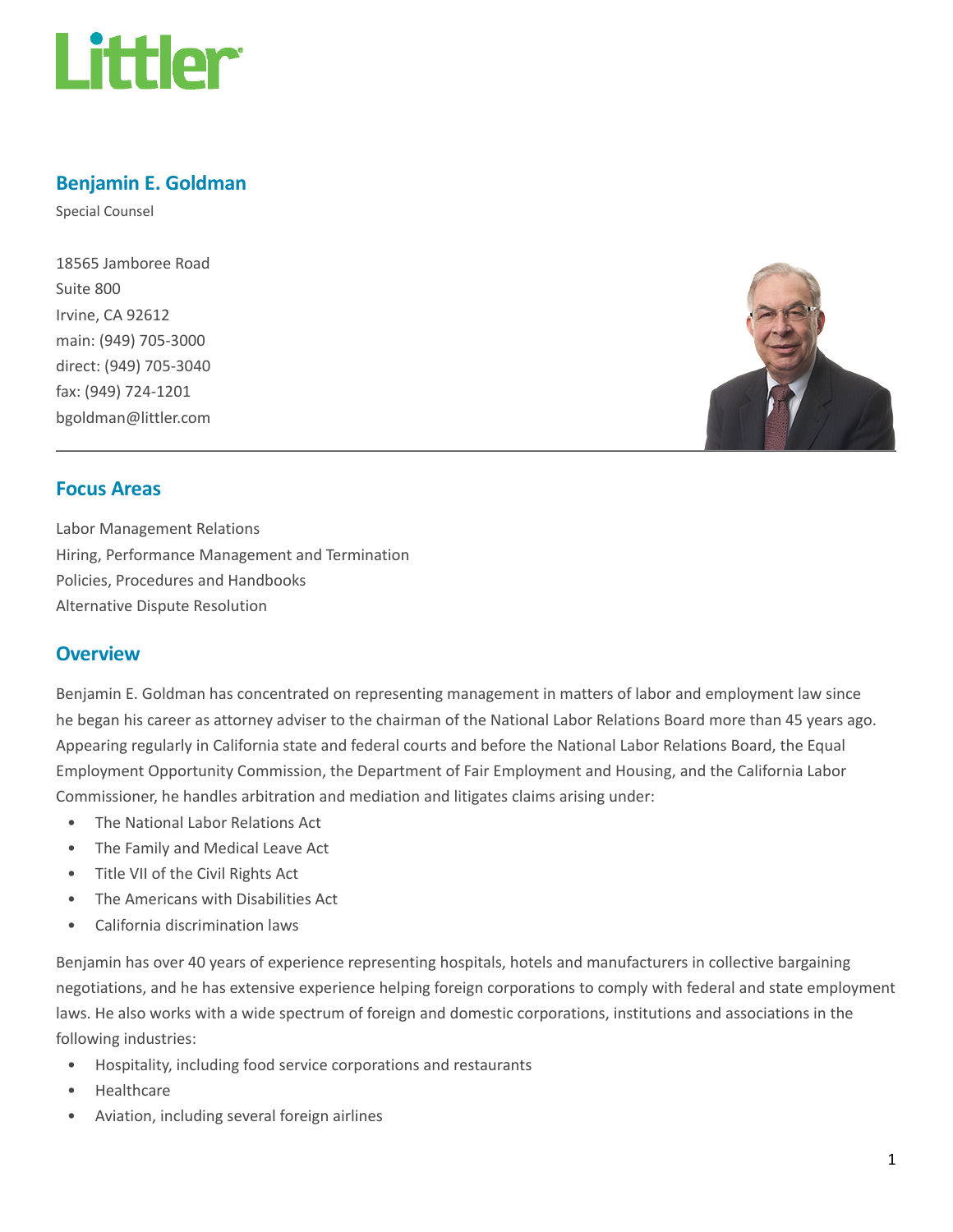

- Religious organizations
- Finance
- Distributing

Additionally, Benjamin handles variety of labor-related matters, including union representation matters, assisting employers with:

- Union election campaigns
- Wrongful termination
- Unfair labor practices
- Equal employment opportunity issues

He also advises and counsels employers on discrimination issues, compliance, and a number of other issues involving the employment relationship.

Benjamin has written and lectured to groups throughout the country on numerous labor and employment law issues, including sexual harassment in hospitals, the legal limits of polygraphs and drug testing, and the avoidance of unionrelated labor problems.

## Professional and Community Affiliations

- Member, Section of Labor and Employment Law, American Bar Association
- Member, Committee on the Development of the Law Under the National Labor Relations Act, American Bar Association
- Member, Forum Committee on Health Law, American Bar Association

## Recognition

- Named, The Best Lawyers in America©, 2013-2022
- Named, Super Lawyer, Southern California, Super Lawyers, 2004-2011
- Named, Who's Who in America
- Named, Who's Who in American Law

## **Education**

- LL.M., Georgetown University, 1970
- J.D., Fordham University, 1968
- B.S., New York University, 1965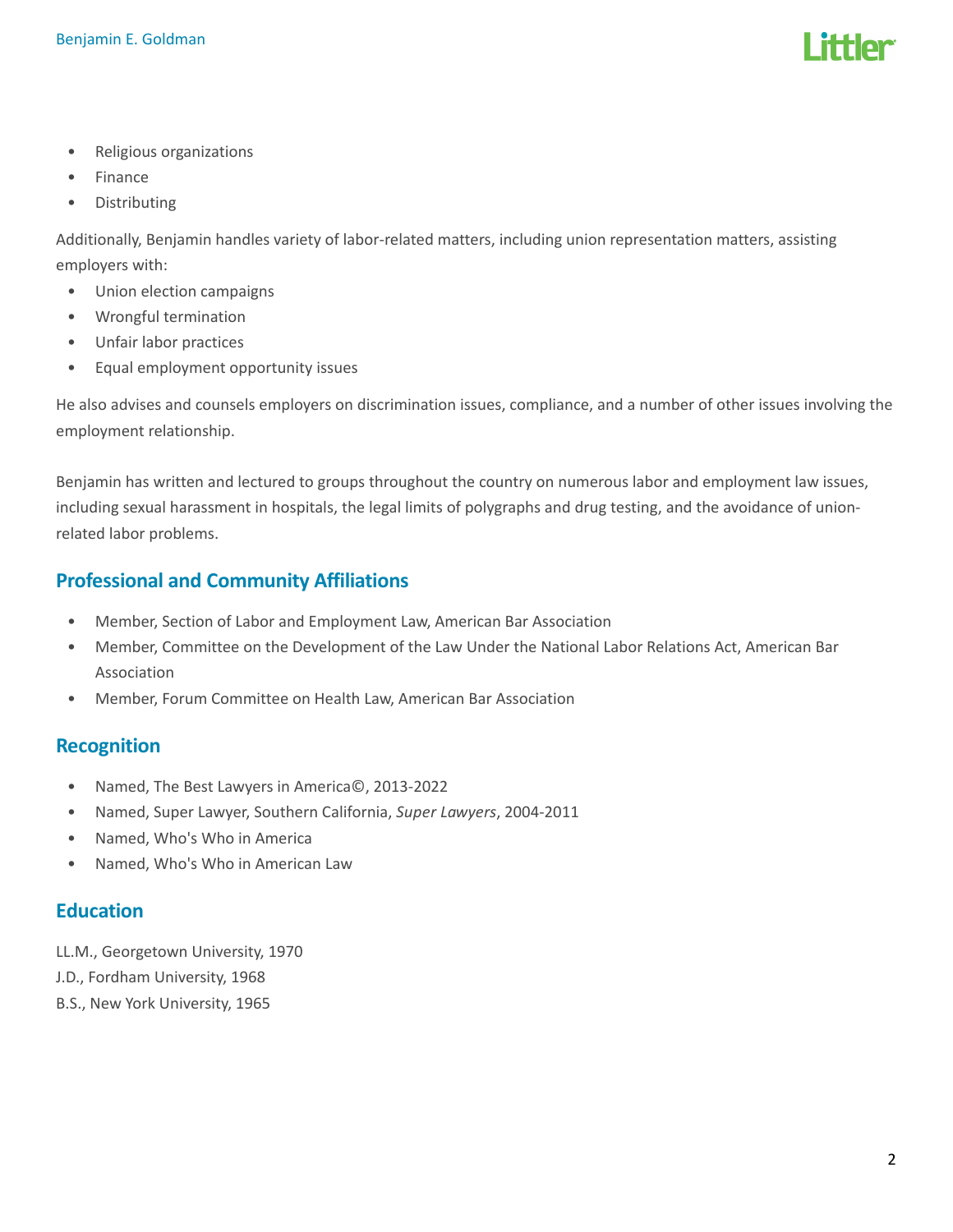

# Bar Admissions

California District of Columbia New York

# **Courts**

U.S. Court of Appeals, 9th Circuit U.S. Court of Appeals, 5th Circuit U.S. Court of Appeals, 4th Circuit U.S. Court of Appeals, 2nd Circuit U.S. Court of Appeals, D.C. Circuit U.S. District Court, Central District of California U.S. District Court, Northern District of California U.S. District Court, Southern District of New York U.S. District Court, Eastern District of New York

# Publications & Press

# Best Lawyers in America© 2022 Edition Honors More Than 240 Littler Lawyers Littler Press Release

August 19, 2021

### Best Lawyers in America© 2021 Edition Honors More Than 250 Littler Lawyers

Littler Press Release August 20, 2020

### Best Lawyers in America© 2020 Edition Honors More Than 200 Littler Lawyers; 14 Named Lawyer of the Year

Littler Press Release August 15, 2019

## Best Lawyers in America© 2019 Edition Honors More Than 200 Littler Lawyers

Littler Press Release August 15, 2018

## Best Lawyers in America© 2018 Edition Honors More Than 200 Littler Lawyers

Littler Press Release August 17, 2017